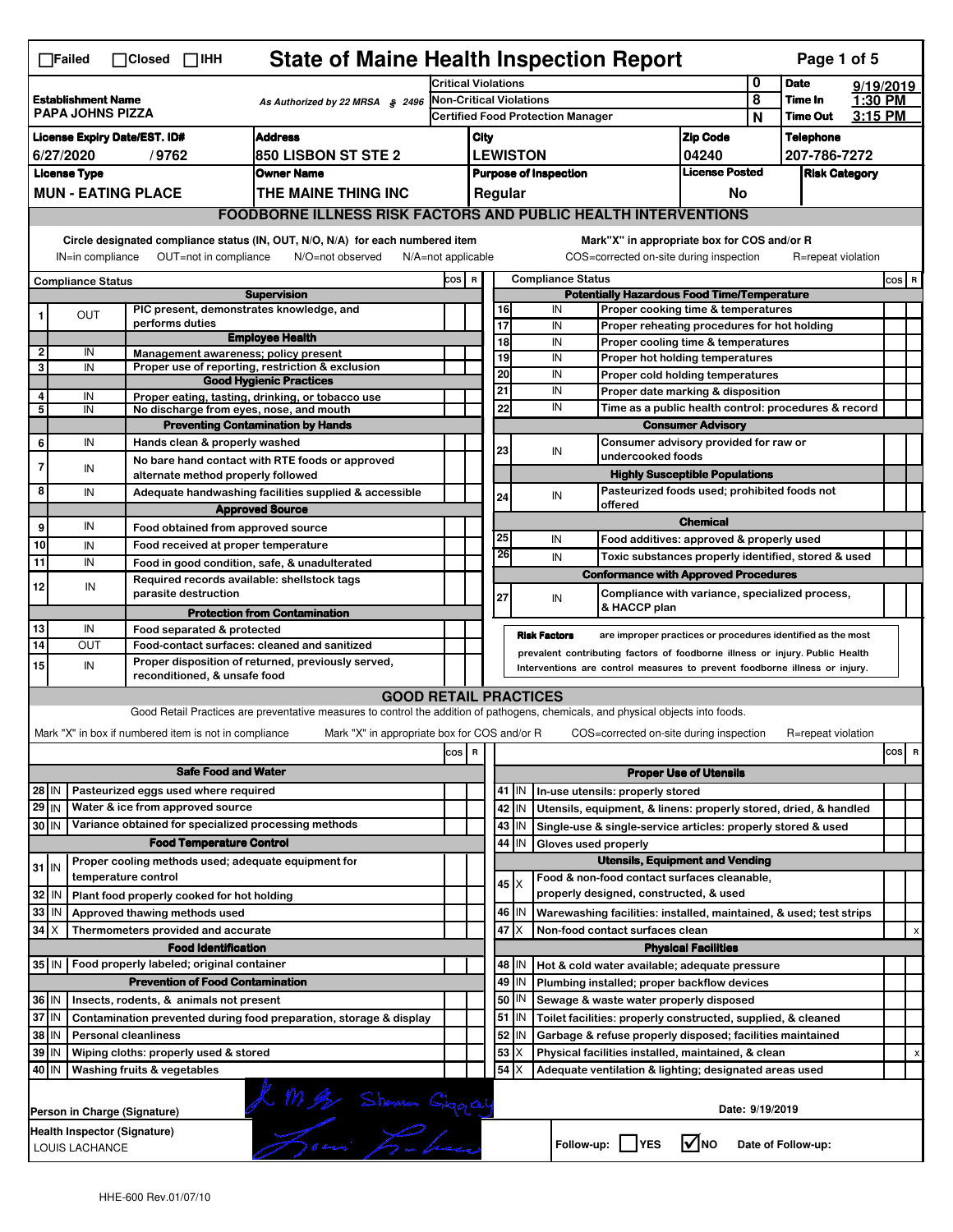| <b>State of Maine Health Inspection Report</b>                                              |                    |                                 |  |                                 |              |           |                          |  | Page 2 of 5                      |
|---------------------------------------------------------------------------------------------|--------------------|---------------------------------|--|---------------------------------|--------------|-----------|--------------------------|--|----------------------------------|
| <b>Establishment Name</b>                                                                   |                    |                                 |  | As Authorized by 22 MRSA § 2496 | Date         | 9/19/2019 |                          |  |                                  |
| <b>PAPA JOHNS PIZZA</b>                                                                     |                    |                                 |  |                                 |              |           |                          |  |                                  |
| <b>Address</b><br>License Expiry Date/EST. ID#<br>/9762<br>850 LISBON ST STE 2<br>6/27/2020 |                    |                                 |  | City / State<br><b>LEWISTON</b> | /ME          |           | <b>Zip Code</b><br>04240 |  | <b>Telephone</b><br>207-786-7272 |
|                                                                                             |                    | <b>Temperature Observations</b> |  |                                 |              |           |                          |  |                                  |
| Location                                                                                    | <b>Temperature</b> |                                 |  |                                 | <b>Notes</b> |           |                          |  |                                  |
| Quat sanitizer                                                                              | 200 ppm            | 3 bay                           |  |                                 |              |           |                          |  |                                  |
| Ranch                                                                                       | $39*$              | Reach in unit (bottom)          |  |                                 |              |           |                          |  |                                  |
| Pepperoni pizza                                                                             | 196*               | Hot holding                     |  |                                 |              |           |                          |  |                                  |
| Chicken wing                                                                                | $38*$              | Walk in cooler                  |  |                                 |              |           |                          |  |                                  |
| Ham                                                                                         | $39*$              | Reach in unit (top)             |  |                                 |              |           |                          |  |                                  |
| Pepperoncini                                                                                | $39*$              | Single door cooler              |  |                                 |              |           |                          |  |                                  |
| Water                                                                                       | $130*$             | Kitchen handwash                |  |                                 |              |           |                          |  |                                  |
| Sliced chicken                                                                              | $39*$              | Walk in cooler                  |  |                                 |              |           |                          |  |                                  |



**Date: 9/19/2019**

HHE-601(a)Rev.01/07/10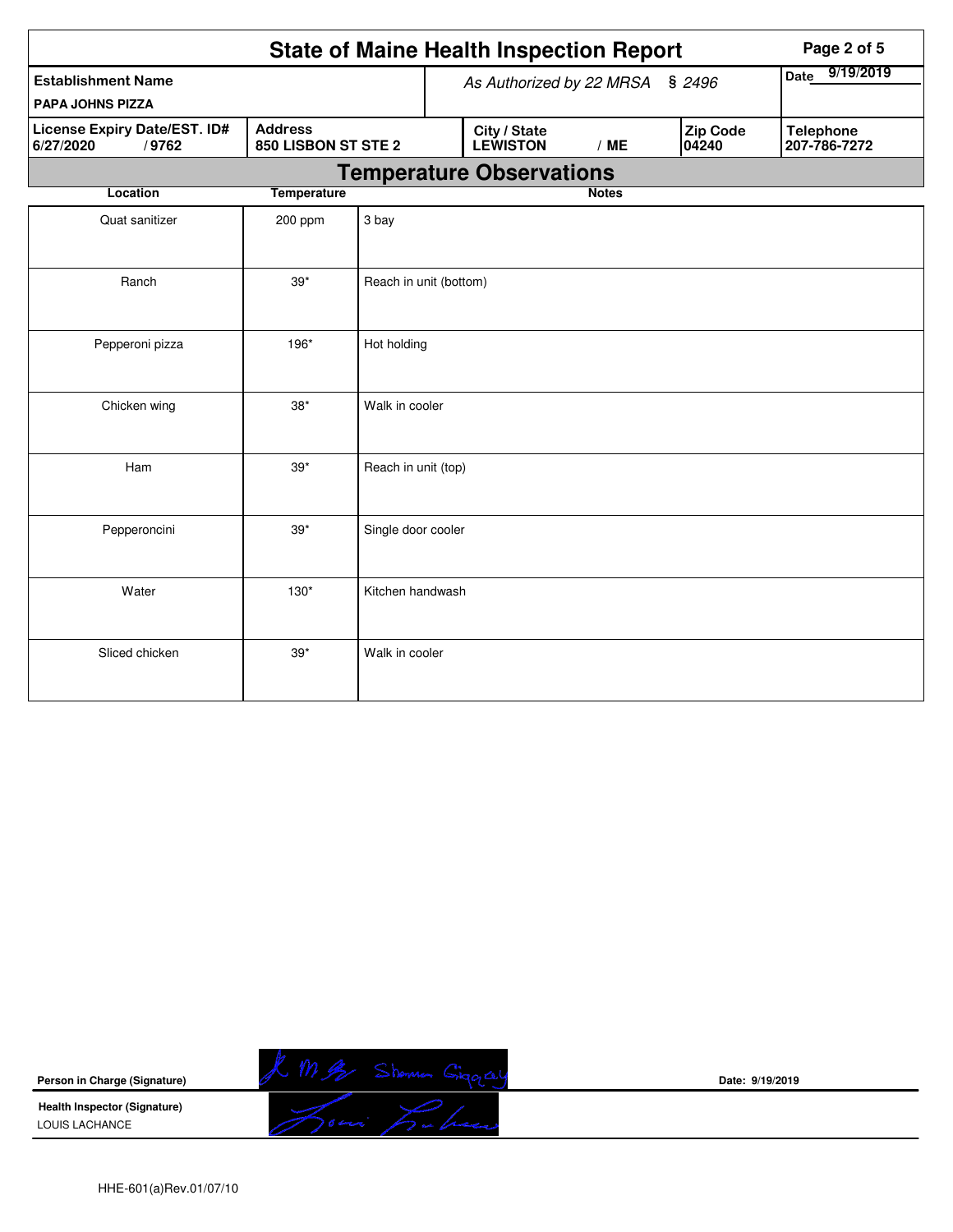| <b>State of Maine Health Inspection Report</b>                                                                                                                                                                                                                                                            |                                                                                                                                                |                                 |           |                          |                          |  |  |  |  |
|-----------------------------------------------------------------------------------------------------------------------------------------------------------------------------------------------------------------------------------------------------------------------------------------------------------|------------------------------------------------------------------------------------------------------------------------------------------------|---------------------------------|-----------|--------------------------|--------------------------|--|--|--|--|
| <b>Establishment Name</b>                                                                                                                                                                                                                                                                                 |                                                                                                                                                |                                 |           |                          | 9/19/2019<br><b>Date</b> |  |  |  |  |
| <b>PAPA JOHNS PIZZA</b>                                                                                                                                                                                                                                                                                   |                                                                                                                                                |                                 |           |                          |                          |  |  |  |  |
| License Expiry Date/EST. ID#<br>6/27/2020<br>/9762                                                                                                                                                                                                                                                        | <b>Address</b><br>850 LISBON ST STE 2                                                                                                          | City / State<br><b>LEWISTON</b> | <b>ME</b> | <b>Zip Code</b><br>04240 |                          |  |  |  |  |
| <b>Observations and Corrective Actions</b>                                                                                                                                                                                                                                                                |                                                                                                                                                |                                 |           |                          |                          |  |  |  |  |
| Violations cited in this report must be corrected within the time frames below, or as stated in sections<br>8-405.11 and 8-406.11 of the Food Code                                                                                                                                                        |                                                                                                                                                |                                 |           |                          |                          |  |  |  |  |
| 1: 2-102.12: N: No Certified Food Protection Manager.                                                                                                                                                                                                                                                     |                                                                                                                                                |                                 |           |                          |                          |  |  |  |  |
| 60 days of this report.                                                                                                                                                                                                                                                                                   | INSPECTOR NOTES: Manager's CFPM certificate expired. Could not produce CFPM certificate for assistant manager. Show proof of compliance within |                                 |           |                          |                          |  |  |  |  |
| 14: 4-602.12.(A): N: Food contact surfaces of baking equipment are not cleaned with proper frequency.                                                                                                                                                                                                     |                                                                                                                                                |                                 |           |                          |                          |  |  |  |  |
|                                                                                                                                                                                                                                                                                                           | INSPECTOR NOTES: Conveyor system of pizza oven crusted in old food debris. Clean more often and as necessary.                                  |                                 |           |                          |                          |  |  |  |  |
| 34: 4-302.12.(A): N: Inadequate number of food temperature measuring devices provided.                                                                                                                                                                                                                    |                                                                                                                                                |                                 |           |                          |                          |  |  |  |  |
|                                                                                                                                                                                                                                                                                                           | INSPECTOR NOTES: Missing thermometers in coolers, 1 damaged in walk in cooler. Replace.                                                        |                                 |           |                          |                          |  |  |  |  |
| 45: 4-501.12: N: Cutting surfaces not easily cleanable.                                                                                                                                                                                                                                                   |                                                                                                                                                |                                 |           |                          |                          |  |  |  |  |
| INSPECTOR NOTES: Cutting board is cracked. Replace to be smooth, sealed and easily cleanable. rEPLACE COVERS ON HAND SOAP AND<br>SANITIZER DISPENSERS.                                                                                                                                                    |                                                                                                                                                |                                 |           |                          |                          |  |  |  |  |
|                                                                                                                                                                                                                                                                                                           | 47: 4-602.13: N: Non-food contact surfaces are not cleaned at a frequency necessary to preclude accumulation of soil residues.                 |                                 |           |                          |                          |  |  |  |  |
| INSPECTOR NOTES: **REPEAT** Multiple areas of pizza line, shelving and push carts have build up. Walk in cooler shelving, paneling and fan unit<br>unclean. Light fixture in walk in cooler aquiring pooled water from suspected condensation, leading to molds. Clean more often in hard to reach areas. |                                                                                                                                                |                                 |           |                          |                          |  |  |  |  |
| 53: 6-201.11: N: Floors, walls, and ceilings are not smooth and easily cleanable.                                                                                                                                                                                                                         |                                                                                                                                                |                                 |           |                          |                          |  |  |  |  |
| Multiple missing and damaged and stained ceiling tiles. Replace and repair. Show proof of compliance within 30 days of this report.                                                                                                                                                                       | INSPECTOR NOTES: **REPEAT** Scrape and reseal caulking sealing hand wash sink and 3 bay sink. Multiple missing and damaged floor tiles.        |                                 |           |                          |                          |  |  |  |  |

53: 6-201.13.(A): N: Floor and wall junctures are not enclosed and sealed.

INSPECTOR NOTES: \*\*REPEAT\*\* Many areas of missing coving allowing for deposits of old food etc. Replace all coving to protect and to be sealed. Show proof of compliance within 30 days of this report.

54: 6-202.11: N: Lights not shielded.

INSPECTOR NOTES: 2 fixtures in rear of operation missing protective light covers. Replace.

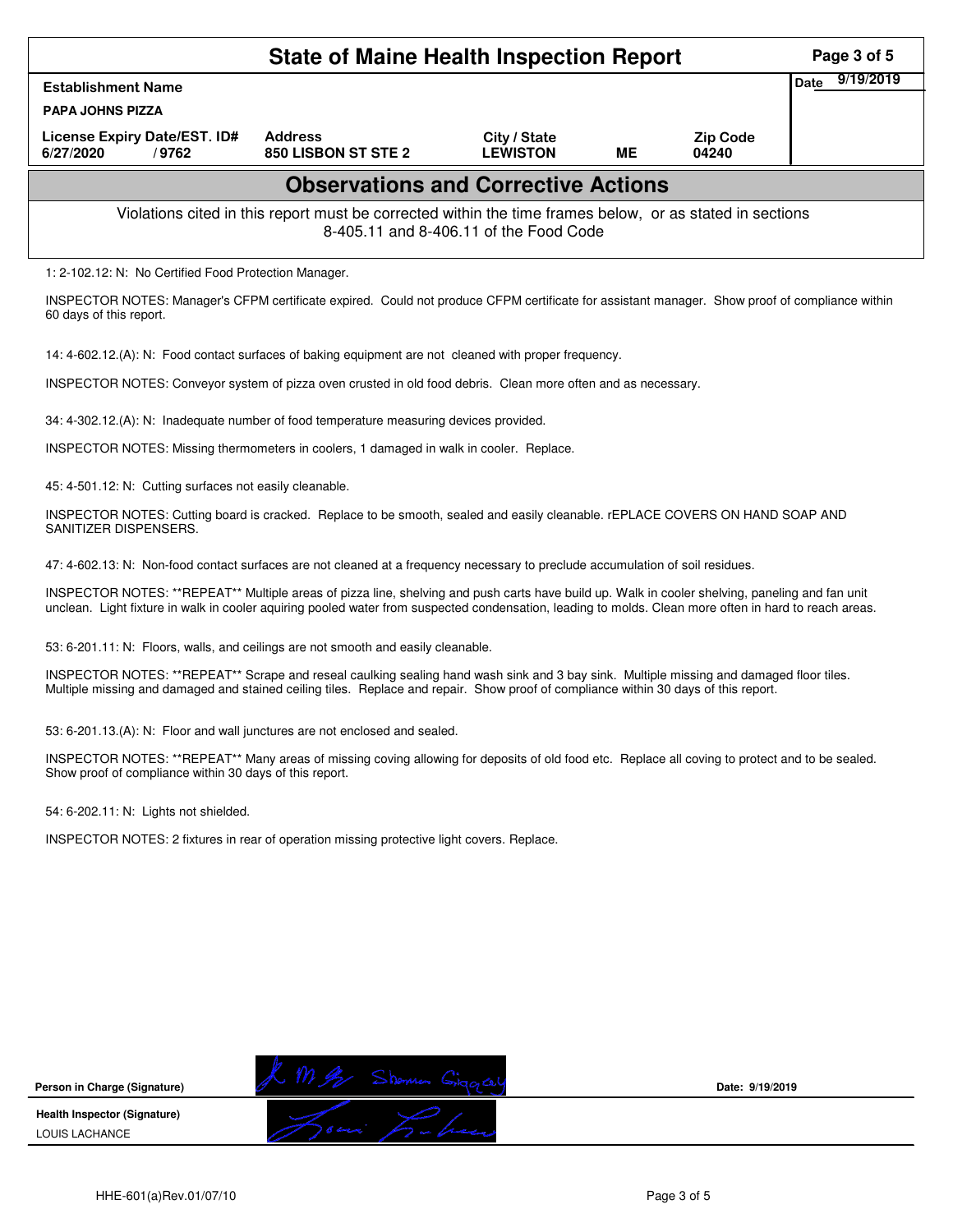|                                                    | Page 4 of 5                           |                                 |    |                          |  |  |  |  |  |
|----------------------------------------------------|---------------------------------------|---------------------------------|----|--------------------------|--|--|--|--|--|
| <b>Date</b><br><b>Establishment Name</b>           |                                       |                                 |    |                          |  |  |  |  |  |
| <b>PAPA JOHNS PIZZA</b>                            |                                       |                                 |    |                          |  |  |  |  |  |
| License Expiry Date/EST. ID#<br>6/27/2020<br>/9762 | <b>Address</b><br>850 LISBON ST STE 2 | City / State<br><b>LEWISTON</b> | MЕ | <b>Zip Code</b><br>04240 |  |  |  |  |  |
| <b>Inspection Notes</b>                            |                                       |                                 |    |                          |  |  |  |  |  |

## ESTABLISHMENT HAS GONE THROUGH A CHANGE OF OWNERSHIP WITHOUT PROPER APPLICATION AND APPROVAL. SUBMIT APPLICATION AND FEES FOR BOTH CITY AND STATE WITHIN 7 DAYS OF THIS REPORT.

Certified Food Protection Manager: No documents show proof of CFPM.

Unless directed otherwise, all Eating Establishments are required to submit a copy of their Certified Food Protection Manager (CFPM) certificate. A CFPM must be hired at the time of a new eating establishment opening or within 60 days of when a CFPM leaves employment. For a list of CFPM courses and trainers go to http://www.maine.gov/healthinspection/training.htm

Please provide a copy of this certification(s) to Carol Gott, Health Inspection Program, 286 Water St. 3rd Floor, Augusta, ME 04333, carol.gott@maine.gov or faxing to 207-287-3165.

Please include the name of your establishment and the establishment ID# with your certification(s).

Employee Health Policy:

The Health Inspection Program has implemented an educational public health initiative on Employee Health on March 1, 2017. The policy handouts will be provided to you by your inspector and reviewed during inspection for compliance. They are also available on the Program's website: http://www.maine.gov/healthinspection

2013 Maine Food Code Adoption:

The Maine Food Code was adopted in October of 2013. Please refer to our website for a copy,

http://www.maine.gov/healthinspection. Following are a few of the major changes: \* No Bare Hand Contact with Ready-To-Eat Food. \* Establishments must have clean-up procedures for employees to follow following vomiting and diarrheal events. \* Date marking of Ready-to-eat potentially hazardous foods.

## Violation Correction Timeframe:

Critical violations should be corrected on site, but in any event, within 10 days. The licensee must contact Louis Lachance when the critical violation has been addressed at 207-513-3125 extension 3224 or at llachance@lewistonmaine.gov. Non-critical violations must be corrected within 30 days. Failure to satisfactorily correct these violations before the follow-up inspection may result in enforcement proceedings by the Department to include fines and penalties. License renewals can be denied if violations are not corrected within the noted timeframes.

C= Critical violation and NC= Non-critical violation:

"Critical violation" means a provision of the Food Code that, if in non-compliance, is more likely than other violations to contribute to food contamination, illness or environmental health hazard.

Additional Inspection Fee:

License fees provide for two inspections per year. When additional inspections are required, the Department may charge an additional \$100 fee to cover the costs of each additional inspection or visit.

Document Retention/Posting:

Pursuant to the Maine Food Code, the establishment's current license must be displayed. In addition, a sign or placard must be posted in a conspicuous area notifying consumers that a copy of the most recent inspection report is available upon request. CFPM certificates must be posted in a conspicuous area and must be available to the Department upon request.